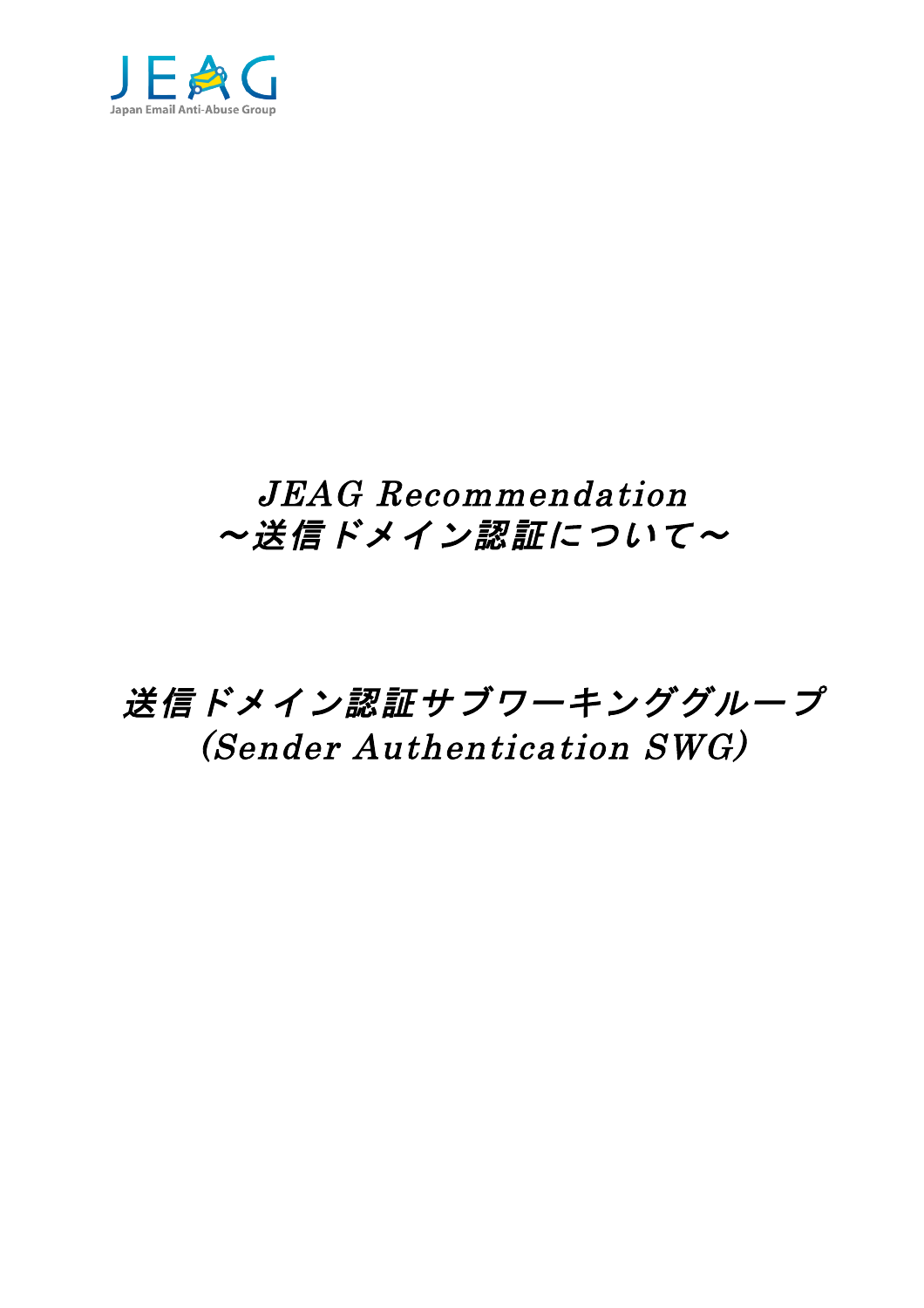

| 1. |   |  |
|----|---|--|
| 2. |   |  |
| 3. |   |  |
|    |   |  |
| 4. |   |  |
|    |   |  |
|    |   |  |
|    |   |  |
|    |   |  |
|    |   |  |
|    |   |  |
|    |   |  |
|    |   |  |
|    |   |  |
| 5. |   |  |
|    |   |  |
|    | 9 |  |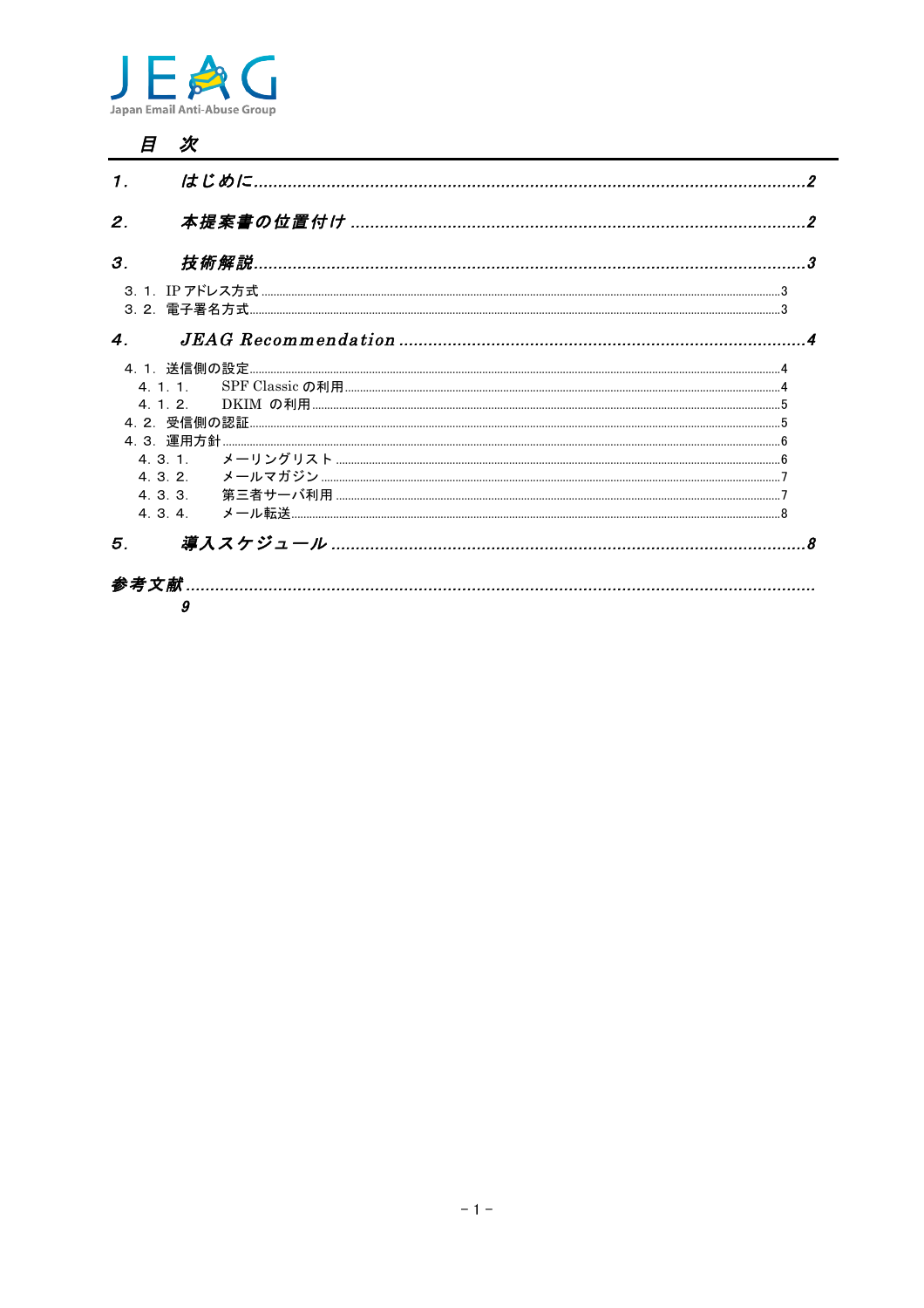

### 1. はじめに

インターネットのメールサービスは、その利便性から新たなコミュニケーション基盤として急速 に普及してきた。迷惑メールの増大は、単に受け手にとっての煩わしさを増やしただけではなく、 メールの利便性を損なわせ、コミュニケーションツールとしてのメールの存在自体をゆるがす脅威 となってきている。特にフィッシングに代表される詐欺的行為は、もはや迷惑のレベルを超えた犯 罪である。

迷惑メール対策が難しい理由のひとつとして、送信元を特定するのが困難であることがあげられ る。もし仮に送信元が明確であれば、迷惑メール送信者が利用しているプロバイダに連絡したり、 公的な機関へ通報したりすることによって、迷惑メールの送信を停止できる。

しかしながら、現実的には、現在のメール配送の仕組みでは、送信元情報を容易に詐称できる。 そのため迷惑メール送信者の多くは、送信元情報を詐称し、送信元の特定が難しくなるよう工夫し ている。

「送信ドメイン認証技術」は、メールの送信元情報のうち、ドメイン名が送信元に対して正当で あるかを確認するための認証技術である。Japan Email Anti-Abuse Group (以下、JEAG) では、 送信ドメイン認証サブワーキンググループ(以下、SWG)を設け、これらの技術について検討して きた。その成果として、実用可能な技術が明確になり、今後は送信ドメイン認証技術の普及に取り 組む必要があると考えている。本 Recommendation は、送信ドメイン認証技術の導入を促進する ため、技術を解説し、また導入時のノウハウや期待される効果などをまとめる。

なお、送信ドメイン認証はあくまでも認証技術であって、その結果だけでは迷惑メールであるか 判定はできない。しかしながら、送信元ドメインの詐称判定や、送信元の特定が可能になる。そこ で、受信ブロックやフィルタリング技術、レピュテーション技術などを組み合わせることで、迷惑 メールを効果的に減少させられると期待できる。また、フィッシングへの抑止効果もあると考えら れる。

送信ドメイン認証技術の普及は、迷惑メール対策の大きな一歩である。メールサーバ管理者が理 解を深め、プロバイダやホスティング事業者のみならず、広く企業や教育機関などにおける早期対 応を切望する。

### 2. 本提案書の位置付け

本 Recommendation は、これまで送信ドメイン認証 SWG で検討した内容をまとめる。ここで 述べる内容は、サブワーキンググループ参加メンバはもちろん、全てのメールサーバ管理者が実施 するべき施策を提言している。

送信ドメイン認証は、単一の技術規格の呼称ではなく、それぞれ特徴を持った複数の技術の総称 である。認証結果ひとつをとっても、単に認証の成否だけではなくその中間的な状態が定義されて おり、解釈の仕方によってその取り扱いに違いが発生する恐れがある。そのため、送信ドメイン認 証技術を導入しようとしても、どの技術を使うべきなのか、どういった運用をするべきなのか疑問 に思うことが多いと思われる。送信ドメイン認証の効果を得るためには、メール送信側と受信側そ れぞれが同じ技術を用いることが前提となる。また、メール受信側における認証結果の取り扱いを 明確にすることにより、メール送信側も安心して設定できるようになる。

本 Recommendation は、送信ドメイン認証技術を普及させるため、これらの問題を解決する運 用指針となることも目的としている。本文中では、実施しなければならない内容(提言)について は「するべき」、その逆は「するべきではない」と表現する。また、導入の難易度が高い場合や、現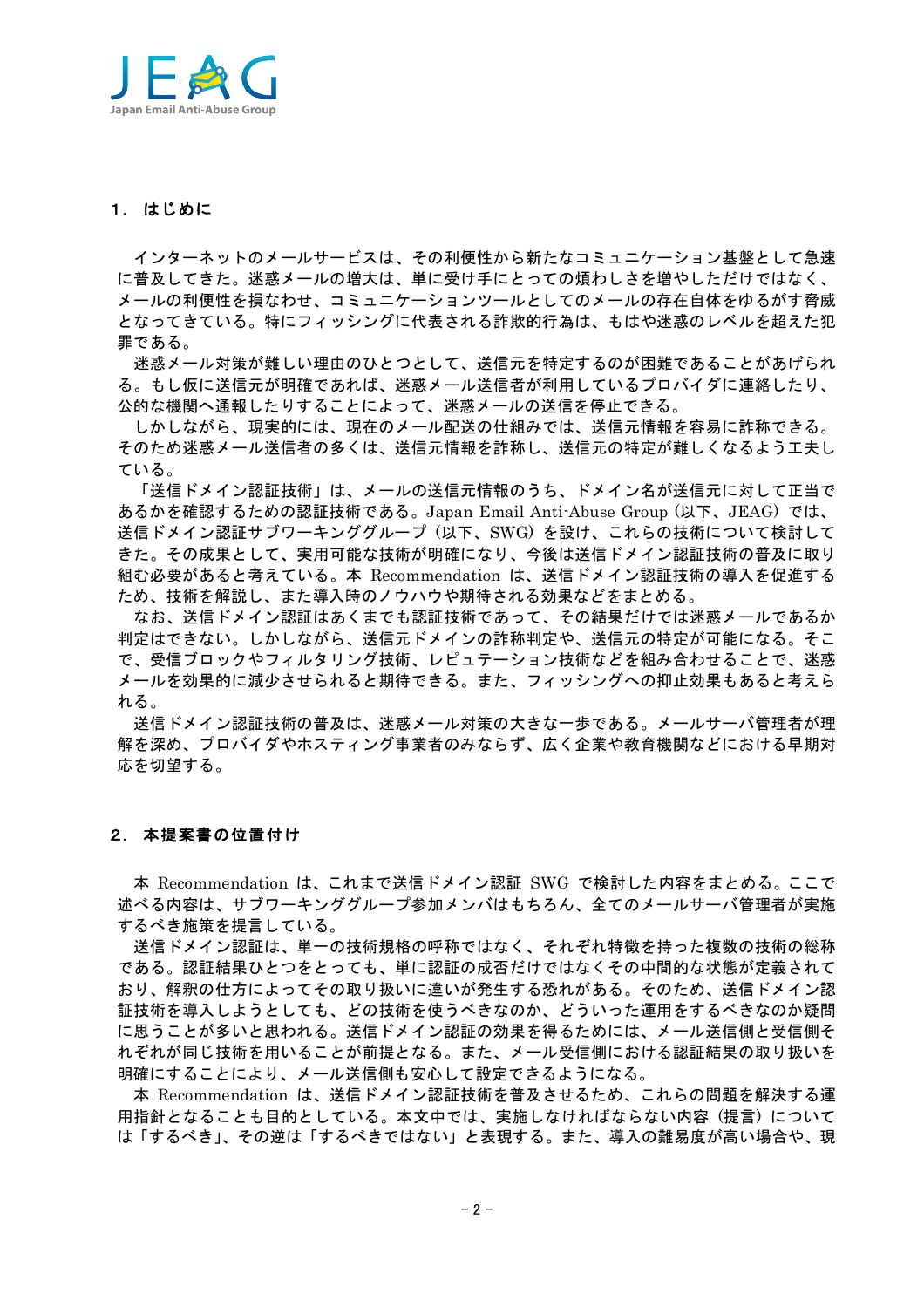

段階では今後の検討課題と思われる内容については、参考情報として「方法がある」と表現する。 送信ドメイン認証技術の普及に伴い、その効果が高まる反面、これまで予想し得なかった問題が 表面化する可能性がある。また、いくつかの技術については、未だ仕様策定の段階にある。そのた め、本 Recommendation は定期的に見直しを行い、運用実績や経験、標準化動向などにより適宜 更新していく予定である。

### 3. 技術解説

メール配送に使われる SMTP (Simple Mail Transfer Protocol) (参考文献 [7]) やメールヘッダ で指定する送信元情報(参考文献 [8])は、容易に偽ることが可能である。これが迷惑メールの増大 とともに、送信元の特定困難さや、エラーメールが詐称された側に戻ってしまう問題などの原因と なっている。

送信ドメイン認証技術は、メールの送信元情報を詐称できなくするため、メールが正しいサーバ から送信されていることを認証するための技術である。認証方法の違いによって複数の技術が提案 されているが、IP アドレス方式と、電子署名方式の二種類に分類される。いずれも送信元のドメイ ンを特定するための技術で、迷惑メール送信者かどうかを判定するための技術ではない。

#### $3.1.$ IP アドレス方式

IP アドレス方式は、送信元情報として示されるドメインが DNS で宣言した送信元サーバ情報 に、接続元の IP アドレスが含まれているかを認証する方式である。有力視されている方式として、 米 Pobox.com の共同創業者である Meng Wong 氏が作成した「Sender Policy Framework」(以 下、「SPF」)、と「SPF」を作成した Meng Wong 氏と「Caller ID for E-mail」を提唱する米 Microsoft Corporation 間で統合が合意されたことによって提案された「Sender ID」がある。 「Sender ID」は IETF (The Internet Engineering Task Force) で標準化される予定だったが、い くつかの事情により作業部会は解散となった。その後「SPF」(参考文献 [4]) と「Sender ID」(参 考文献 [5]) はそれぞれが実験的 RFC (experimental RFC) を目指す ID (Internet-Draft) として 再提出され、現在審議中となっている。以後、区別のために実験的 RFC を目指す ID に規定され た「SPF」を「SPF Classic」と表記する。「SPF Classic」と「Sender ID」は、それぞれ送信元情 報の取り出し方に違いはあるが、送信元ホスト情報は、いずれも DNS 上の SPF レコードによっ て示される。

SPF Classic は、送信元情報としてメール配送上の情報を使う。具体的には、SMTP の MAIL コ マンドで示される、送信元のメールアドレス (エンベロープ From) または HELO/EHLO コマン ドに続くサーバ情報である。

Sender ID では、メールヘッダから送信元情報を取り出す。この取り出された送信元情報は、PRA (Purported Responsible Address) (参考文献 [6]) と呼ばれ、ヘッダが示すいくつかの送信元情報の 中から、特定の手順によって決められる。Sender ID は、SPF Classic の仕様を取り込んだ背景か ら、SPF Classic と同様にメール配送上の送信元情報を利用することもできる。どちらを使うかは、 送信側の SPF レコードで指定することができる。

IP アドレス方式では、受信時の接続元 IP アドレスを認証に利用するため、送信元からの接続 を直接受けとれない場合には認証結果は「詐称」となる。

#### $3.2.$ 電子署名方式

電子署名方式として有力視されている技術に「DomainKeys Identified Mail」(以下、「DKIM」) (参考文献 [2]) があげられる。DKIM は、米 Yahoo! Inc. が提唱した「DomainKeys」 (参考文献 [1]) と米 Cisco Systems, Inc. が提唱した 「Identified Internet Mail」を統合している。どちらも、 メールヘッダに付与された電子署名を用いて認証する技術である。DKIM も同じ技術を利用してお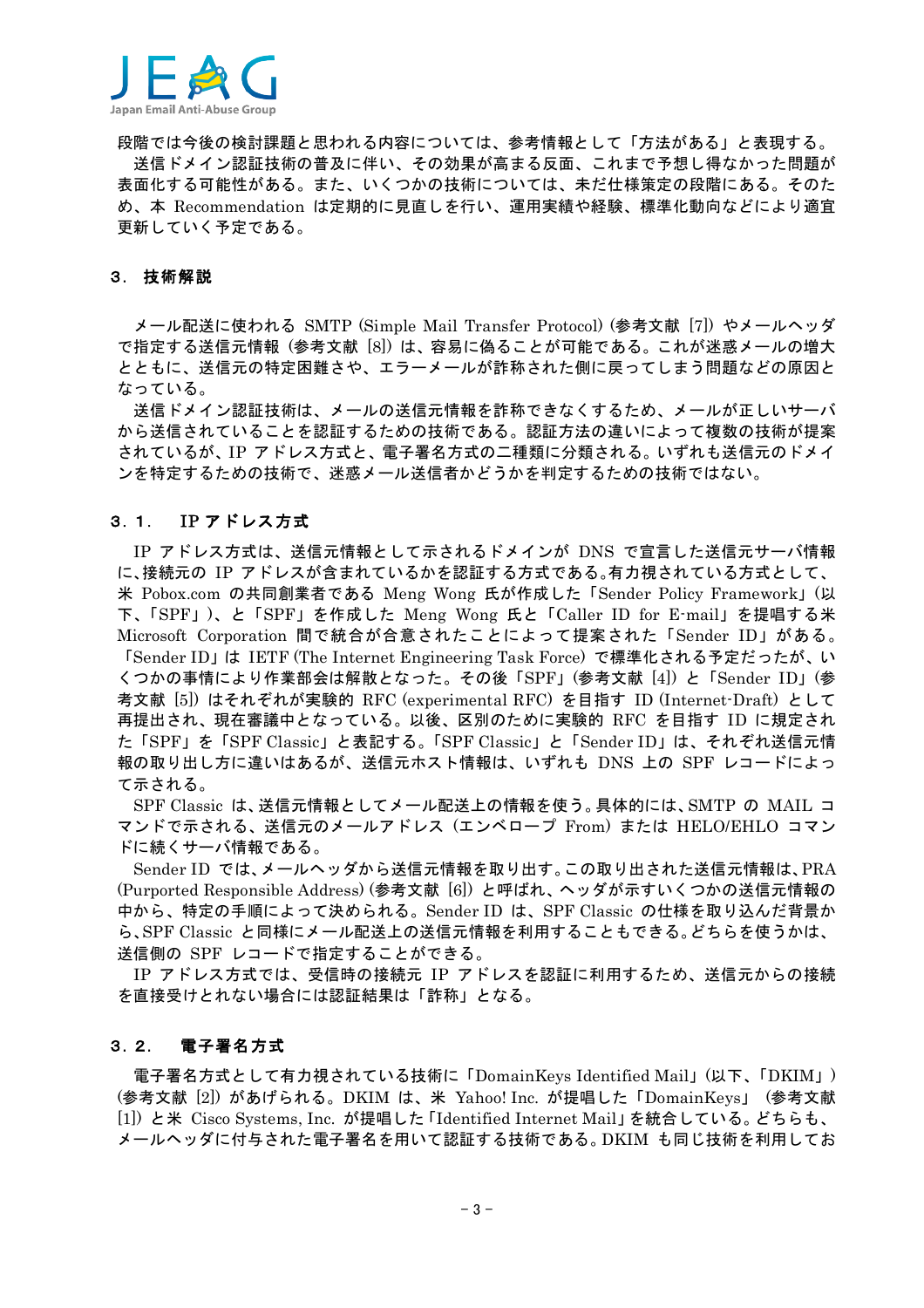

り、2006年度末には IETF での標準化を予定している。

電子署名を利用した認証方式の場合、一般的に認証局による証明書という第三者による身分証明 が必要なケースが多い。しかし DKIM では、送信元の DNS を用いて公開鍵を公開するため、こ のような第三者機関を必要としない。身分証明のための第三者機関への支払いが発生しないのも特 徴のひとつである。

DKIM はドメイン間の配送におけるメールの完全性を保証しており、その範囲でのメールの改ざ んの検知と送信ドメインの真正性を提供する。S/MIME や PGP/MIME は、エンドユーザ間にお ける情報機密を保証するが、DKIM はこれを保証できない。

### 4. JEAG RECOMMENDATION

送信ドメイン認証技術の目的は、メール送信者のドメインが正しい送信元から送信されているか を認証可能にすることである。受信側の認証処理の導入には、通常新たなコストが必要となるため、 送信側の設定がある程度増えて効果の割合が高くならなければ、導入は慎重になると予想される。 また、送信側としても、受信側の導入が増えなければ、新たに設定するメリットが少ないと受け取 られてしまう。しかも、誤判定される可能性を危惧するあまり、送信側は設定に消極的になりかね ない。

JEAG としては、このような硬直状態を避けるため、率先して普及のための提言を公開する必要 があると考えている。送信側・受信側のいずれかの対応が進めば、もう一方は自ずと対応が増える はずである。すなわち、ある一定割合を超えれば、飛躍的に送信ドメイン認証が普及するだろう。

送信ドメイン認証に最も簡単に対応する手段のひとつは、送信側のドメインの DNS に SPF レ コードを宣言することである。まずは対応し易い設定から積極的に導入し、徐々に効果を上げてい くべきだと考えている。

#### $4.1.$ 送信側の設定

メール送信側では、正しい送り元からメールが送信されているかを、受信側で認証可能になるよ うに情報を設定する必要がある。提案されているいくつかの送信ドメイン認証技術のうち、ここで は以下の技術を JEAG として提言する。

#### 送信側ドメインのドメイン認証に関して Recommend 1.

- 送信側のドメイン認証として、以下のいずれかの技術を導入するべきである
	- > SPF Classic の DNS での宣言
	- > DomainKeys (DKIM) の電子署名作成および DNS での宣言

#### $4.1.1.$ SPF Classic の利用

SPF レコードの末尾には、それまでの宣言に適合しない場合に参照される"all"を限定子 (qualifier) とともに記述する。この限定子に何を使うべきか問題となる場合が多い。ここでは、ド メインの詐称が明確に判断できるよう以下の記述を SPF レコードの末尾に宣言することを提言す る。

#### SPF レコードの宣言に関して Recommend 2.

- · SPF レコードの末尾は"~all"もしくは "-all" と宣言するべきである
- ▶ 導入時は、"~all"とするのが安全である
- メール送信をしないドメインは "v=spf1 -all" と宣言するべきである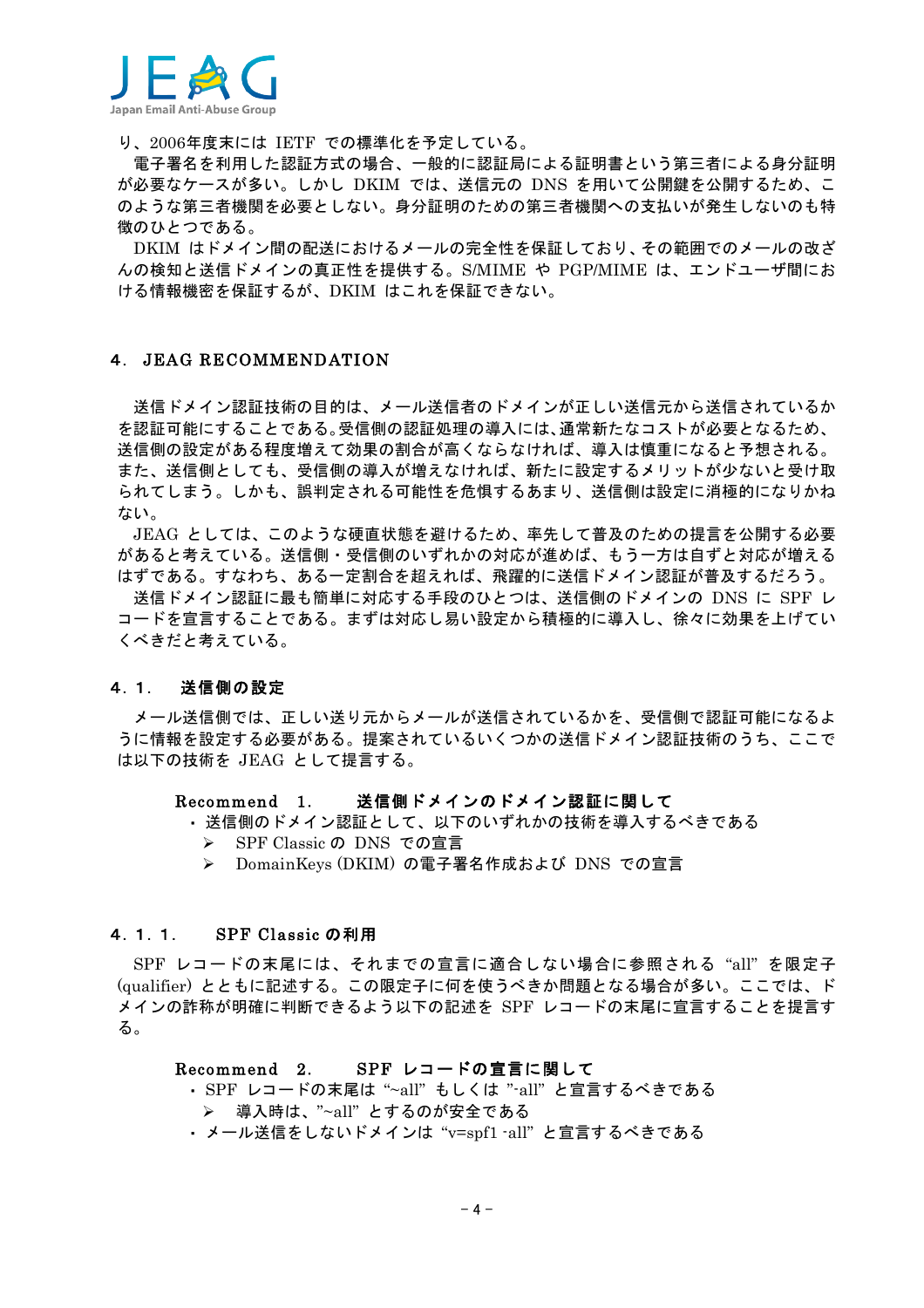

すでに宣言されている SPF レコードには末尾に "?all" と設定されているものも見受けられる。 これは多くのメールサーバ管理者が、正当なメールが受信側によって拒否されることを危惧するた めと思われる。参考文献「4]によれば、限定子"?"に適合した場合の認証結果は、Neutral であり これは None と同じように扱うべきと決められている。None は SPF レコードを宣言していない 状態であるため、詐称されても受信側で判断できない。ここでは、ドメイン詐称された場合、Softfail となって判断できるよう "~all"と宣言することを提言する。

### Recommend 3. "-all"への移行時期

・ 後述のメール転送問題が解決した後には、すみやかに"~all"から"-all"へ移行するべ きである。

SPF Classic では、メール転送時に認証失敗するという問題があるため、プロバイダなどメール 転送サービスを提供しているドメインにおいては、"-all"の宣言をすることは困難である。しかし ながら、後述の転送問題が解決した後には、すみやかに"-all"へ移行するべきである。

#### $4.1.2.$ DKIM の利用

電子署名方式では、メールの送信時に発信者でなければ付けられない署名情報を付加する。その ため、DNS に SPF レコードを宣言すればよい IP アドレス方式に比べて導入の労力を必要とす るが、メールの配送に関してはより柔軟な運用が可能である。例えば、IP アドレス方式で問題とな る転送されたメールについては、メール中の署名対象部分が改変されない限り認証が可能である。 また、署名時に必要な秘密鍵を正しく管理できれば、メールサーバホストに依存することなく、正 規の送信元として使用できる。電子署名方式は、導入コストをかけても送信元を明確にしたい場合 や、送信元情報を詐称されたくないメール発信者の間で、まず普及していく可能性が高いと考えて いる。

#### DKIM の移行時期 Recommend 4.

· DomainKeys を利用しているサイトは、DKIM が規格化され次第、すみやかに DKIM の利用に移行するべきである

DomainKeys は、DKIM へ統一された規格とするべく標準化作業が進められている。普及のた めには、同じような複数の規格が利用されるような状況は避けるべきであり、規格化された後には、 すみやかに DKIM に移行すべきである。DNS 宣言については、認証に必要な公関鍵情報ととも に署名ポリシー情報についても適切に宣言するべきである。ポリシーの宣言方法については、参考 文献「3]にしたがった形式とする。なお、宣言するべき内容については、次回の改訂で示す予定で ある。

#### 受信側の認証  $4.2.$

迷惑メールによる直接的な被害を受けるのはメール受信側である。送信側の設定が普及するにつ れて、受信側の認証効果は得やすくなる。これにより、受信側での認証処理の導入は進むと考えて いる。

ただし、認証に失敗したメールが必ずしも迷惑メールとは限らない点に注意するべきである。し たがって、受信時のポリシーとして以下を提言する

#### Recommend 5. 認証結果による受け取り拒否について

- · 単一の送信ドメイン認証技術の結果が Fail であっても受信を拒否するべきではない
- SPF Classic の Softfail で受信を拒否するべきではない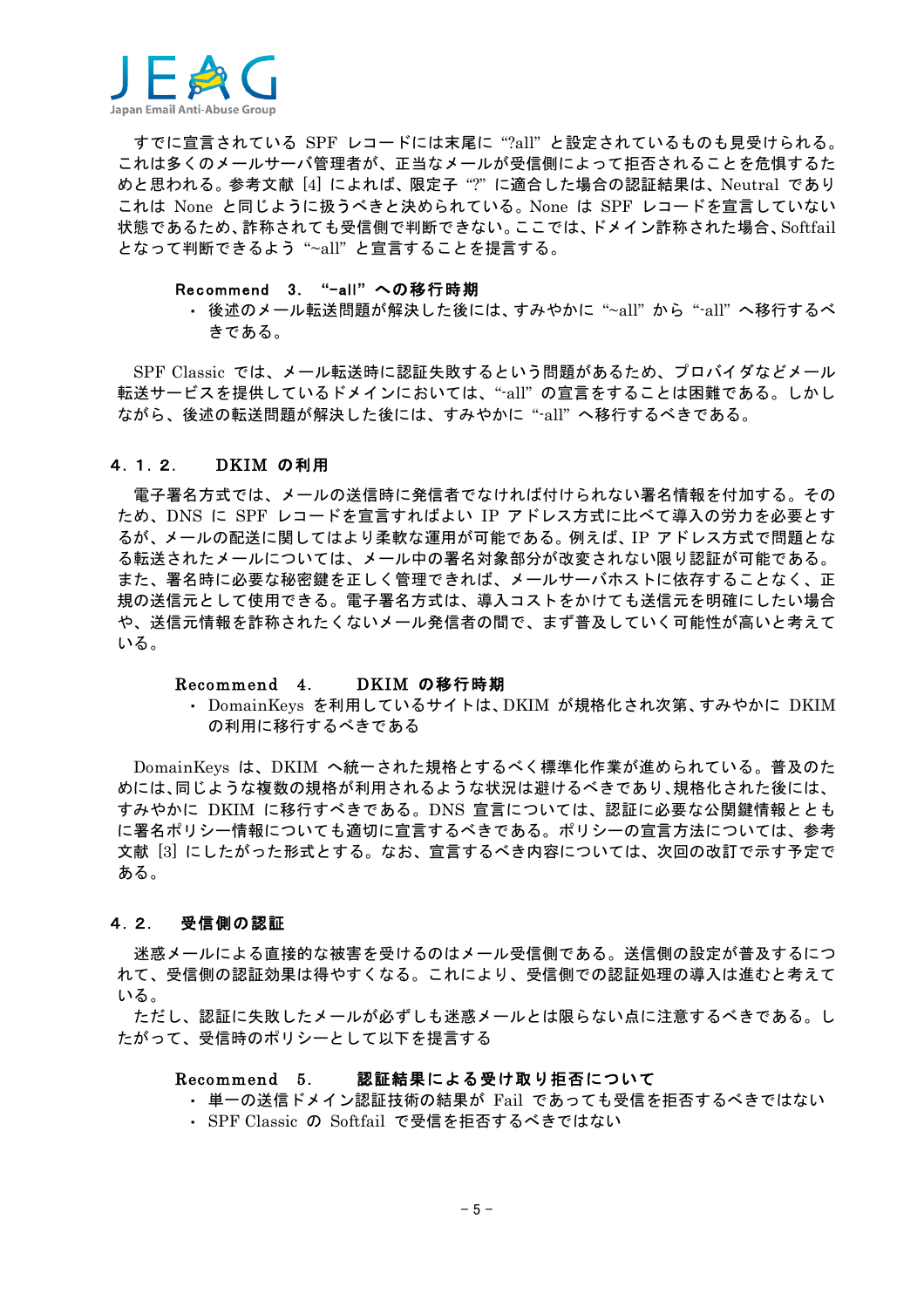

送信ドメイン認証技術の各方式には、それぞれ長所がある一方で短所も指摘されている。現段階 では、明確に迷惑メールと判断するためには、複数の認証技術を組み合わせ、他の迷惑メール判定 技術と複合的に判断するなどの処理が必要である。送信側の設定を促進するためにも、安易な判定 によるメールの受信拒否は避けるべきである。なお、これは直接メールを受け取るメールサーバに 対しての提言であり、メール利用者個々の判断まで制限はしない。

#### 参考情報 1. エラーメールの取り扱い

· SPF Classic で Softfail、Fail になったメールで宛先が不明であった場合、エラーメ ールを作成しない方法がある。

エラーメールのほとんどは、ハーベスティングやウイルスメールによって引き起こされており、 ほとんどが無意味である。これを低減するために、SPF Classic の認証結果を積極的に利用するべ きと考える。これを実施することで、SPF Classic を宣言しているドメインへの、送信元情報の詐 称による宛先不明に対するエラーメールが減っていくことが期待できる。

#### 4.3. 運用方針

近年、メールは単に送信者から受信者へ送られるだけでなく、特定の利用者間でメールを送受信 し合うメーリングリストや、複数のメールアドレスを状況に応じて使い分けるなど、利用方法が多 様になってきている。こういった環境でも正しく送信ドメイン認証が機能するような考慮が必要で ある。ここでは、いくつかの運用例を示し、それぞれで注意するべき点を提言する。本章は、提言 に当たり具備するべき条件について記述する。

#### $4.3.1.$ メーリングリスト

現在提供されているメーリングリスト機能の多くは、通常のメールシステムとは別に専用の配送 機能を利用している場合が多い。ここでは、これらメーリングリスト機能を提供する場合に注意す るべき点について提言する。

### Recommend 6. メーリングリストの運用について

- ・ メーリングリストサーバは、送信ドメイン認証を実施し、投稿者の管理をするべきであ る。
- ・ メーリングリストサーバは、SPF Classic 認証及び DomainKeys 認証の両方を採用す るべきである。

大量配送を望む迷惑メール送信者にとって、メーリングリストはその性質上都合の良いシステム である。安易に迷惑メールを大量配布させないため、メーリングリスト機能には、投稿メールが迷 惑メールであるかどうかの判定が必要であると考える。したがって、メーリングリストサーバで、 積極的に送信ドメイン認証技術を導入するべきである。また、採用する認証方法についても、送信 側が宣言に依存しないように、二つの方式を採用するべきである。

メーリングリストサーバで、メールを配送する場合には、SPF Classic と DomainKeys のどち らを用いても、メール配送時に認証が失敗する場合があるため、対応するべき内容について提言す る。

### Recommend 7. メーリングリストにおける SPF Classic の利用に関して

- メーリングリストサーバから参加メンバへ配送する際の送信元 (エンベロープ From) はメーリングリスト管理者のアドレスとするべきである
- ・ メーリングリストサーバは、投稿されたメールの受信時に認証処理をするべきである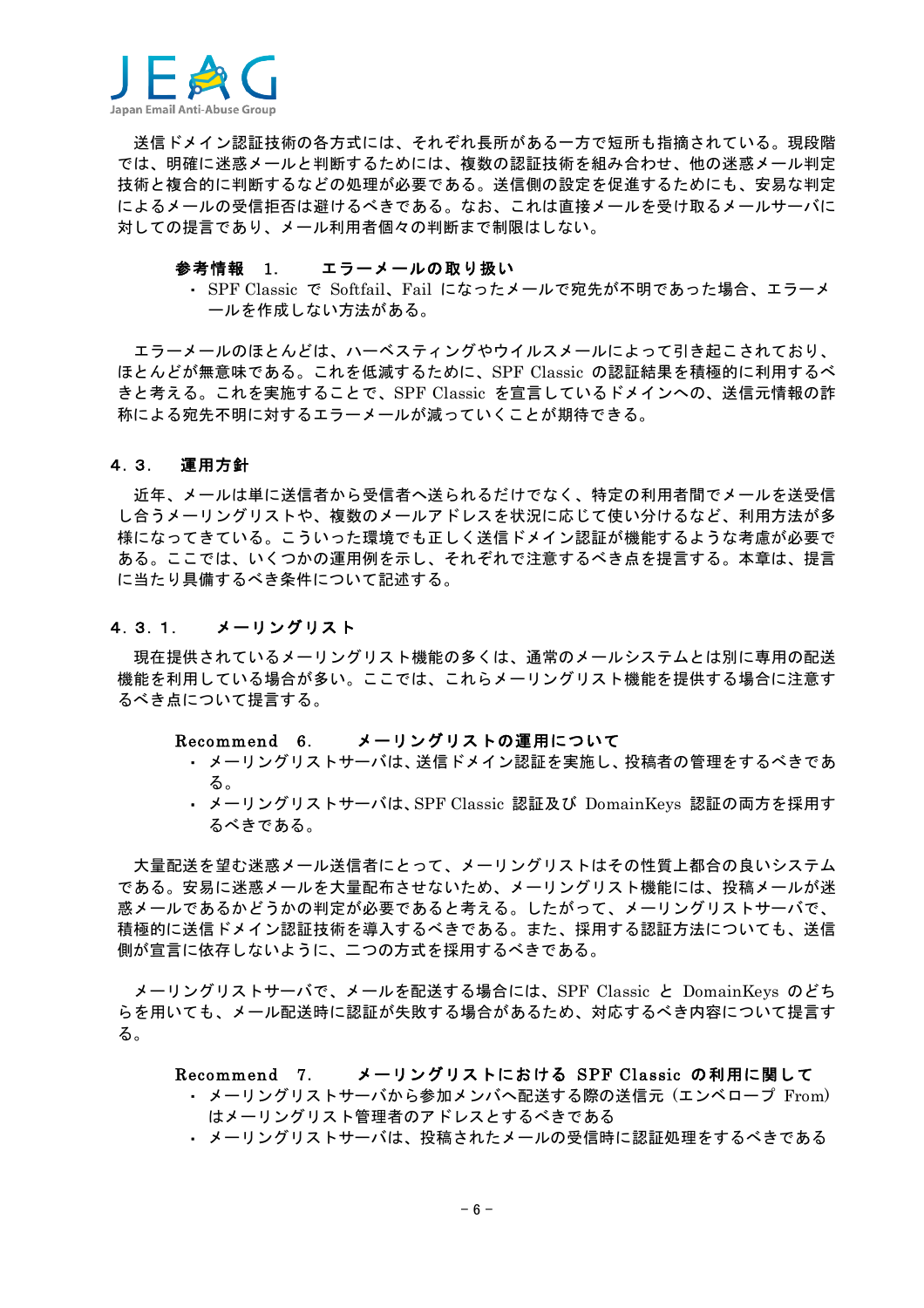

メーリングリストは、投稿者からのメールを参加メンバへ再配送する。そのため、送信ドメイン 認証が失敗しないよう再配送時のエンベロープ From にはメーリングリスト管理者のアドレスを 利用するべきである。これは、SMTP の規格である参考文献「7]でもすでに述べられている。実 際に、多くのメーリングリストで、このような実装となっている。

#### メーリングリストにおける DomainKevs(DKIM) の利用 Recommend 8. に関して

### • メールヘッダ情報や本文を改変する場合は再署名するべきである

電子署名方式における問題として、署名対象データ(ヘッダおよび本文)の改変があげられる。 現在よく使われているメーリングリスト機能は、表題 (Subiect) への連番情報の挿入や、本文の末 尾にメーリングリスト情報をフッタとして追加するなど、署名対象となる部分を改変することが多 く見受けられる。電子署名方式は、転送など再配送に影響を受けないのが特徴であるが、こういっ たメーリングリストでは投稿者が署名情報を付けた場合、受信側で認証が失敗してしまう。このよ うな場合を考えると、再署名処理をするべきである。

#### $4.3.2.$ メールマガジン

メールマガジンとは、会員向け情報配信をするために、特定ユーザに対して一斉にメールを配送 するサービスである。このサービスを提供するにあたって、注意するべき内容を提言する。

#### メールマガジンにおける SPF Classic の利用に関して Recommend 9.

・ 配送上の送信元(エンベロープ From)はメールマガジン管理者用アドレスとするべ きである

メールマガジンは、ヘッダアドレス、エンベロープ From を変えて送信するケースが多い。この ような場合でも、送信ドメイン認証が失敗しないように、エンベロープ From にはメールマガジン 管理者のアドレスを利用するべきである。

#### 第三者サーバ利用 4.3.3.

第三者サーバ利用とは、利用者がインターネット接続しているプロバイダの管理外にあるメール サーバを経由してメールを送信する行為をいう。旅行先のホテルや外出先の公衆無線 LAN を利用 して、利用者が契約しているプロバイダのメールサーバを使ってメールを送る場合など、容易に起 こりうる。

例として、利用者が A と B という二つのプロバイダと契約し、A で利用しているメールアド レスを B が提供するメールサーバで利用する場合がある。たとえ B の接続回線を利用していたと しても、A のメールサーバを利用するべきである。その場合の問題点として B のプロバイダが OP25B を導入している場合が考えられるが、A のメールサーバの投稿ポートを利用すれば問題は ない。詳細は、OP25B SWG の Recommendation (参考文献 [9]) を参照して頂きたい。ここでは、 投稿ポートの利用普及の過程における対策として、以下を提言する。

また、ホスティングサーバの利用も、インターネットの接続回線とホスティングサーバの契約先 のプロバイダが異なれば、第三者サーバ利用に該当すると言える。

### Recommend 10. 第三者サーバ利用について

- ・ 送信者が指定するドメインを管理しているメールサーバは、SMTP 認証の必須な投稿 ポートを用意するべきである
- · エンベロープ From は自ドメインのアドレスを利用するべきである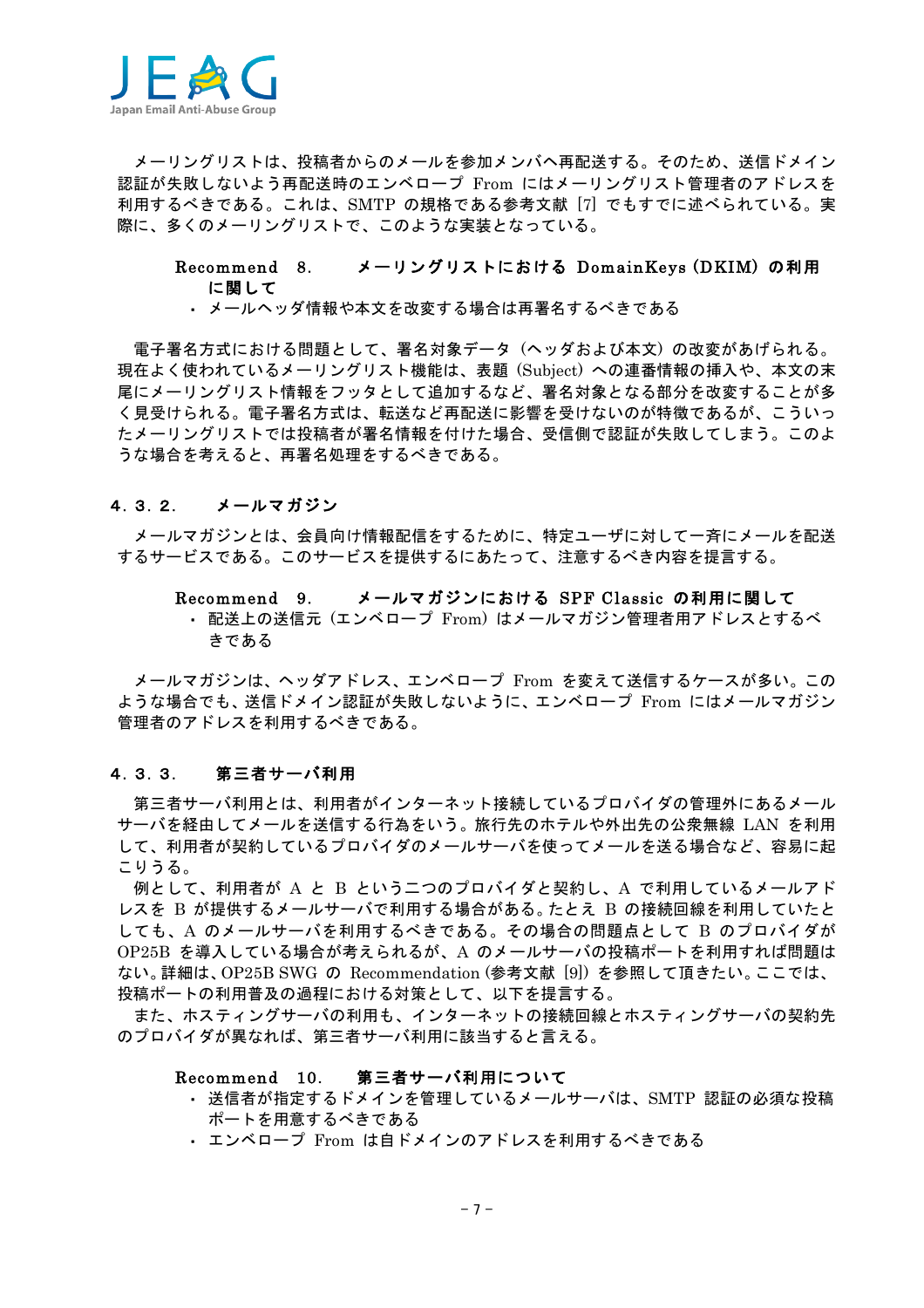

第三者サーバの利用に限らないが、利用者のメール送信状況を常に把握可能なよう、SMTP 認証 (SMTP-AUTH) によって利用者の特定をするべきである。

何らかの事情によって、第三者サーバを利用して SPF Classic 宣言されたメールアドレスを使用 する場合、エンベロープ From をその第三者サーバで利用可能なメールアドレスにすることが望ま しい。これにより、受信側での認証失敗を防ぐことができる。これは、あくまで一時的な対策であ り、本来は利用するメールアドレスに対する本来のメールサーバに投稿することを推奨する。

#### $4.3.4.$ メール転送

SPF Classic による送信ドメイン認証においては、メールの転送を行った場合に転送先サーバで の認証が失敗する問題があることが判っている。ここでは、それを回避するための方策を参考情報 として示す。

### 参考情報 2. メール転送時のエンベロープ From について

- メール転送時に、転送元のユーザのメールアドレスでエンベロープ From を書き換 える方法がある。
- エラーメールについては、以下のいずれかの案に対応する方法がある。
- ▶ エラーメールについては転送元に保存し、転送を行わない。
- > エラーメールについては、エンベロープ From を書き換えずに転送する。

SPF Classic において、メール転送時の認証失敗を回避するためには、転送時でも正しいドメイ ンのエンベロープ From で送る必要がある。具体的には、転送元のサーバでエンベロープ From を 転送したユーザのメールアドレスに置き換えることで、実現が可能となる。

しかしながら、転送時に転送先で何らかのエラーが発生してエラーメールを返すと、転送元ユー ザにメールが送信されることとなり、結果としてメールがループすることとなる。これを回避する ためには、エラーメールを転送元に保存して転送しないか、エラーメールのエンベロープ From の 書き換えをせずにそのまま転送し、エラーメールに対するエラーメールを作成しないという2つの 方法が考えられる。前者は、送信者がエラーを確認できない、受信者が転送元サーバのメールも確 認していないとエラーを確認できない、という欠点がある。後者は転送先で受信後エラーが発生す ると、送信者、受信者ともエラーが発生したことを確認できないという欠点がある。

### 5. 導入スケジュール

4.1章で述べた通り、送信ドメイン認証の普及には送信側設定の普及が重要と考えている。

### Recommend 11. Recommend 1 の実施時期に関して

- 2006 年 3 月末までに、送信側の対応を実施するべきである
- · 2006 年 12 月までに、"?all" の宣言をやめ "~all" へ移行するべきである

JEAG 送信ドメイン認証 SWG 参加組織は原則実施することとする。他のメールサーバ管理者 についても、できるだけ早く設定することを期待する。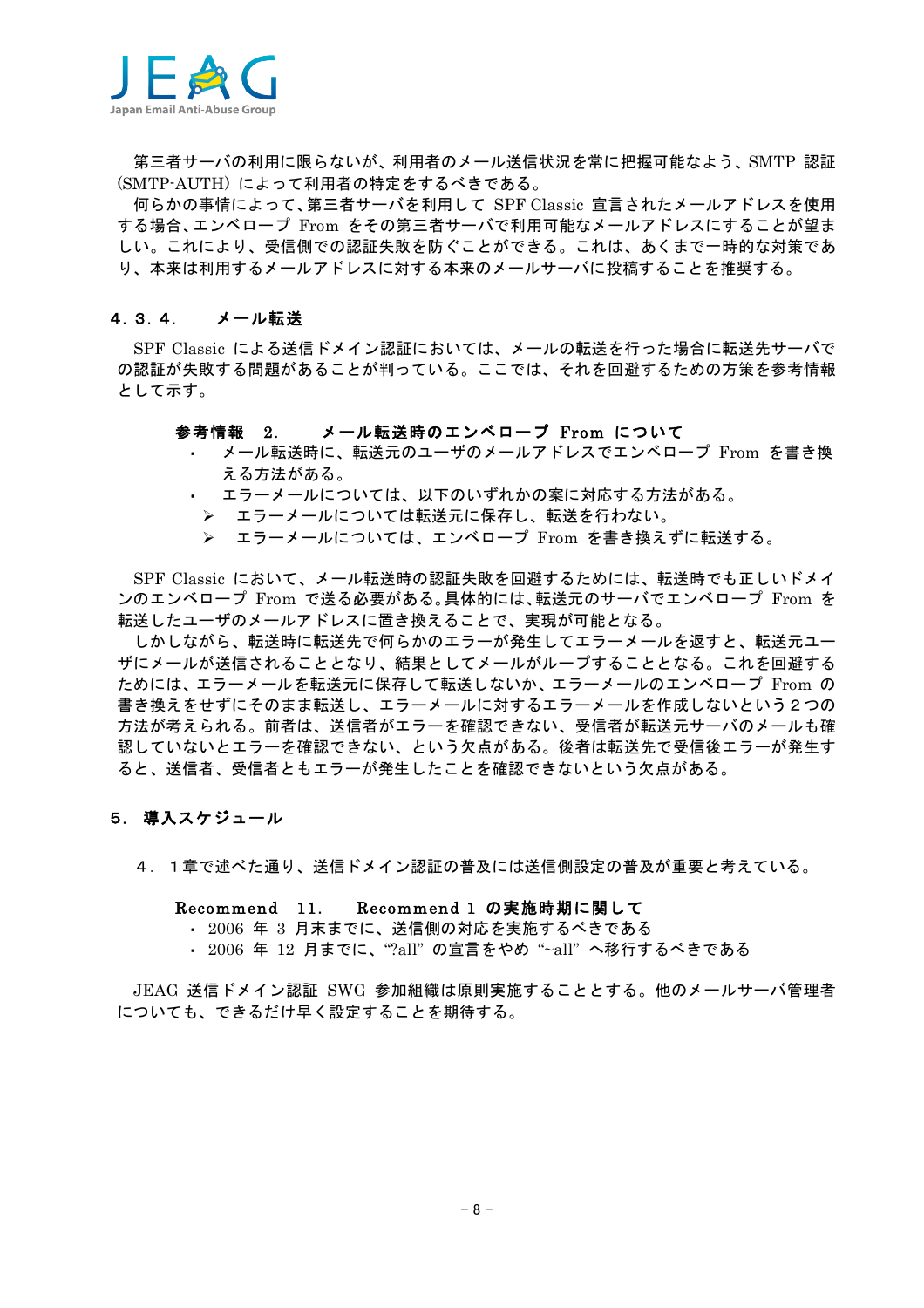

## 参考文献

- [1] Delany, M., "Domain-based Email Authentication Using Public-Keys Advertised in the DNS (DomainKeys)", draft-delany-domainkeys-base-03, September 2005.
- ȑ2Ȓ Allman, E., Callas, J., Delany, M., Libbey, M., Fenton, J., and Thomas, M., "DomainKeys Identified Mail Signatures (DKIM)", draft-ietf-dkim-base-00 (work in progress), February 2006.
- [3] Allman, E., Delany, M., Fenton, J., "DKIM Sender Signing Policy", draft-allman-dkim-ssp-01 (work in progress), October 2005.
- [4] Wong, M., Schlitt, W., "Sender Policy Framework (SPF) for Authorizing Use of Domains in E-MAIL, version 1", draft-schlitt-spf-classic-02, June 2005.
- [5] Lyon J., Wong, M., "Sender ID: Authenticating E-Mail", draft-lyon-senderid-core-01, May 2005.
- ȑ6Ȓ Lyon J., "Purported Responsible Address in E-Mail Messages", draft-lyon-senderid-pra-01, May 2005.
- ȑ7Ȓ Klensin, J., "Simple Mail Transfer Protocol", RFC 2821, April 2001.
- ȑ8Ȓ Resnick, P., "Internet Message Format", RFC 2822, April 2001.
- [9] JEAG OP25B SWG., "JEAG Recommendation  $\sim$  Outbound Port 25 Blocking  $\subset$   $\sup$ (work in progress), February 2006.